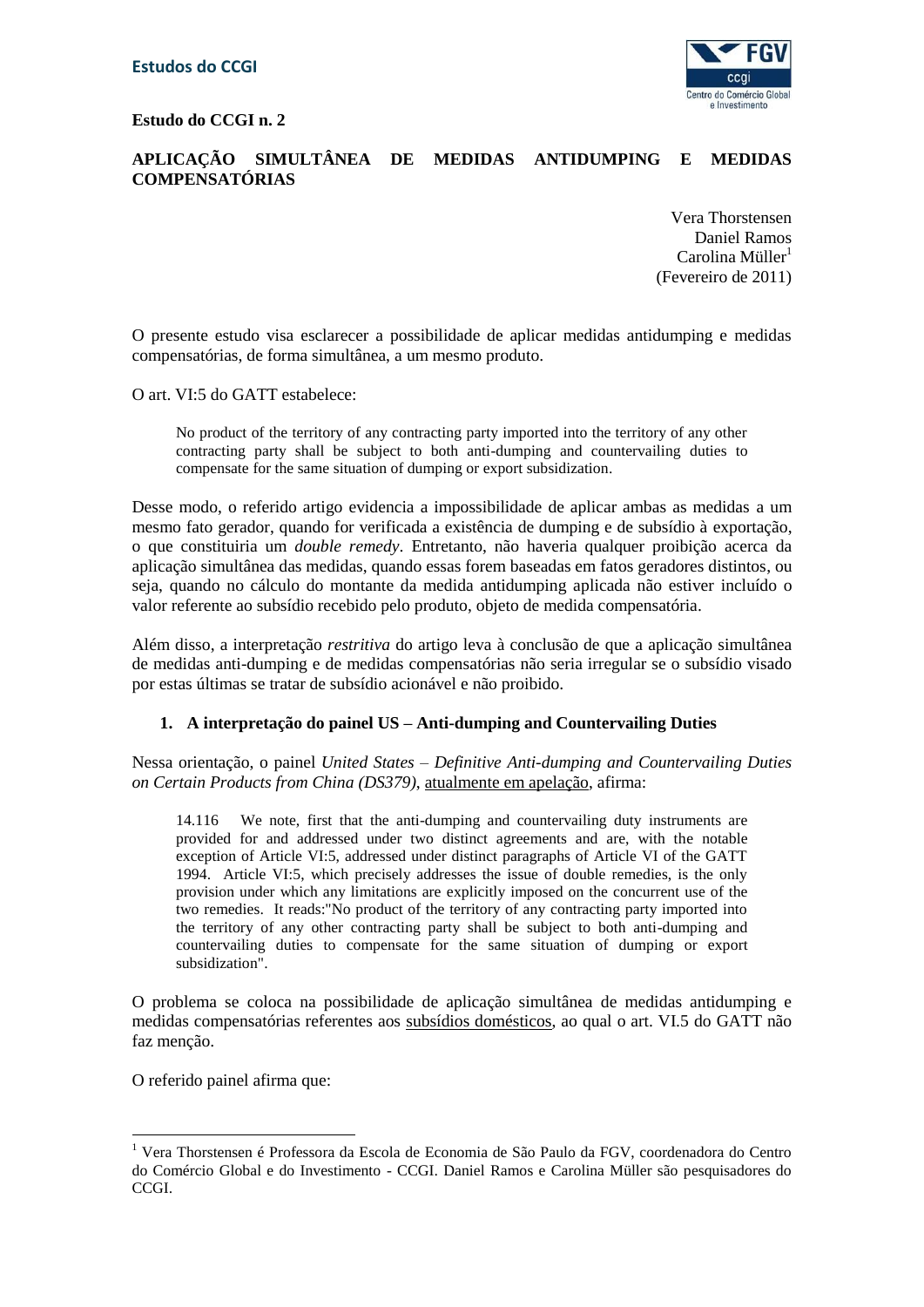14.117 Thus, by its very terms, Article VI:5 of the GATT 1994 is limited to "situation[s] of [...] export subsidization". In our view, these terms are self-explanatory in their intention to limit the scope of the prohibition in Article VI:5 to situations involving export subsidies, to the exclusion of situations in which domestic subsidies are granted on exported goods. Such a narrow reading of the terms "situation of [...] export subsidization" is supported by the context to Article VI:5, and in particular by the distinction made between domestic vs. export subsidies in Article VI:3 of the GATT 1994, which deals with countervailing duties, and by the separate treatment accorded to export subsidies under Article XVI of the GATT 1994. These provisions demonstrate that the drafters intended to make a distinction between subsidies granted with respect to the production or manufacture of goods (i.e., domestic subsidies) and subsidies granted in respect of the export of goods (i.e., export subsidies). Further, we consider that this interpretation is confirmed by the principle of effet utile: since only imported goods are subject to anti-dumping or countervailing duties, reading Article VI:5 as encompassing situations in which domestic subsidies granted to exported goods are countervailed would effectively read the term "export" out of the relevant sentence of that provision. Finally, we note the use of terms equivalent to the expression "export subsidies" in both the French and the Spanish texts of Article VI:5.[1]

14.118 Not only is Article VI:5 limited to potential double remedies in respect of export subsidies, but the explicit terms in which the drafters addressed the issue in that provision makes it all the more unlikely that they sought to prohibit the imposition of double remedies in respect of other types of subsidies through Article 19.4 of the SCM Agreement given, again, that Article 19.4 on its face makes no reference to that issue.[2]"

[1] The French text reads "à une même situation résultant du dumping ou de subventions à l'exportation", whereas the Spanish text reads: "una misma situación resultante del dumping o de las subvenciones a la exportación" (our emphasis).

[2] This is a further difference between the present dispute and the privatization and passthrough jurisprudence relied upon by China: neither of these two issues is addressed explicitly under any of the provisions of the covered agreements.

Assim, o painel estabelece que a restrição aos *double remedies* somente seria aplicável aos subsídios à exportação, não havendo qualquer vedação à aplicação de ambas as medidas a um mesmo fato gerador, quando forem constatados apenas dumping subsídios domésticos.

A China, por sua vez, argumenta que haveria uma proibição aos *double remedies* implícita no art. 19.4 do Acordo sobre Subsídios e Medidas Compensatórias (SCM). O artigo afirma que:

No countervailing duty shall be levied<sup>51</sup> on any imported product **in excess** of the amount of the subsidy found to exist, calculated in terms of subsidization per unit of the subsidized and exported product.

<sup>51</sup> As used in this Agreement "levy" shall mean the definitive or final legal assessment or collection of a duty or tax." (grifo nosso)

Assim, a China argumenta que a aplicação de medidas compensatórias aos subsídios verificados quando esses já foram objeto de aplicação de medidas antidumping seria um excesso nos termos do art. 19.4, uma vez que o subsídio teria sido anulado pelas medidas antidumping, não restando qualquer margem de subsídio. O painel rejeita o argumento e afirma:

14.112 On its face, the terms of Article 19.4 of the SCM Agreement establish a limit to the amount of duties that may be "levied", and this limit is dependent only upon "the amount of the subsidy found to exist". Thus, by its own terms, Article 19.4 of the SCM Agreement is oblivious to any potential concurrent imposition of anti-dumping duties. Hence, that an anti-dumping duty calculated under a methodology may have the effect of "offsetting" a subsidy in totality or in part has no effect on the existence of the subsidy which, under Article 1 of the SCM Agreement, depends on the existence of a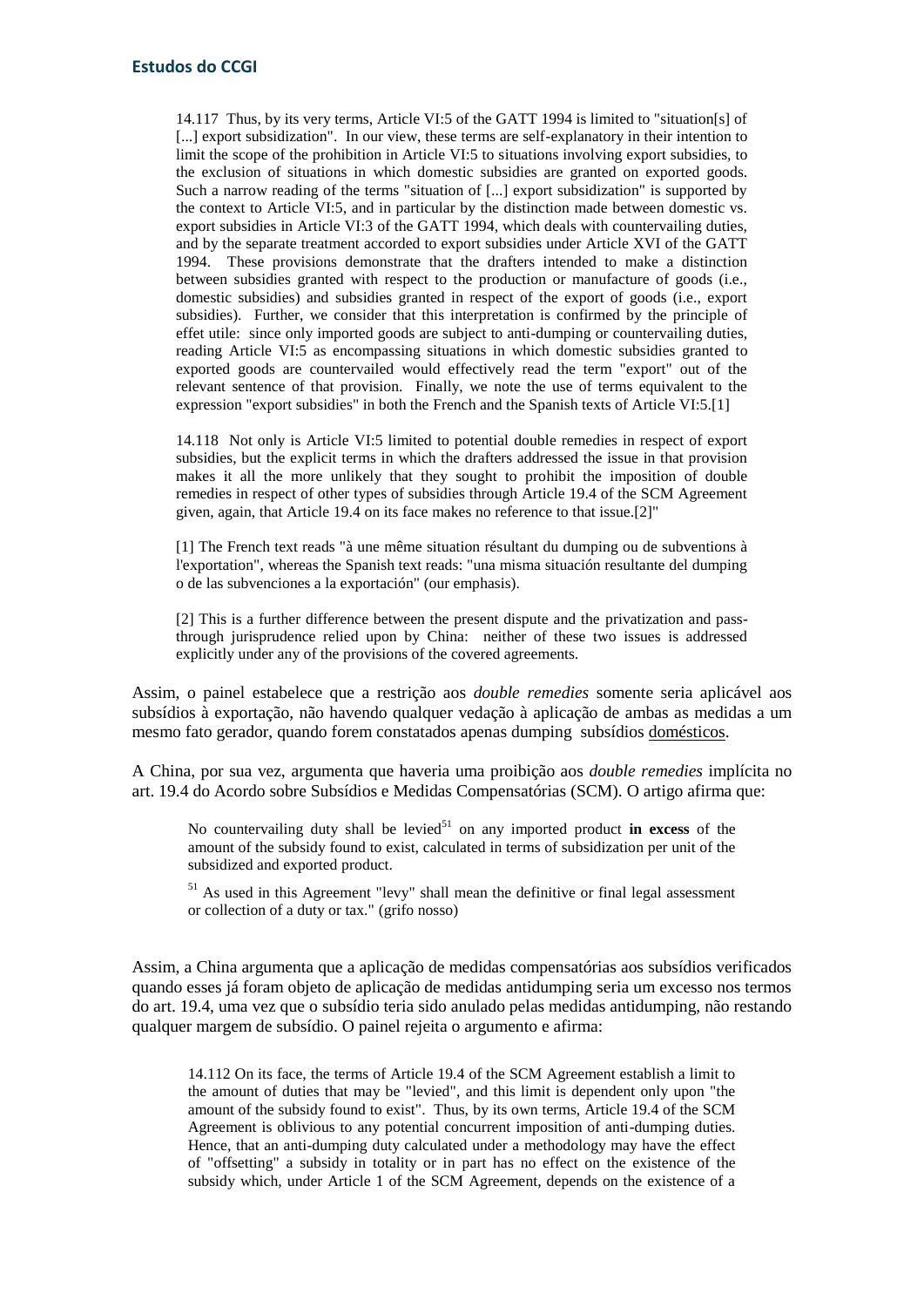financial contribution and of a benefit; nor would it have an effect on the amount of the subsidy which, under Article 14 of the SCM Agreement, must be determined by reference to the marketplace.<sup>2</sup> In sum, the narrowly-crafted discipline contained in Article 19.4 of the SCM Agreement does not address situations of "double remedies".

O painel tece, ainda, considerações acerca do cálculo da margem de dumping em países que não apresentam uma economia de mercado (NME):

14.69 (...) conceptually, the dumping margin calculated under an NME methodology – i.e., the difference between the constructed normal value and the export price – reflects not only price discrimination by the investigated producer between the domestic and export markets ("dumping"), but also, in addition, the economic distortions that affect the producer's costs of production. Specific domestic subsidies granted to the producer of the good in question, in respect of that good  $-$  i.e., the same subsidies which are countervailed in the context of a countervailing duty investigation – are one of these economic distortions that are "captured" in the NME dumping margin calculation.<sup>3</sup> Expressed differently, the dumping margin calculated under an NME methodology generally is higher than would be the case otherwise because it results from a comparison of the export price to market-determined, and hence *unsubsidized*, costs of production, rather than to the producer's actual, subsidized (or distorted) costs of production.

O painel reconhece, assim, que, em virtude da metodologia aplicada às NME, a aplicação simultânea de medidas anti-dumping e medidas compensatórias configuraria, ao menos em parte, numa dupla compensação da mesma margem de proteção concedida, configurando um *double remedy*. O tema já havia sido tratado pela Rodada de Tóquio, mas foi descartado durante a Rodada Uruguai. Nestes termos, o painel alega ser clara a intenção das partes que, apesar de cientes do problema de *double remedies* no que tange os subsídios domésticos, jamais pretenderam incluir tal proibição na redação dos arts. 19.4 do Acordo de Subsídios e VI.5 do GATT. O Painel vai além e afirma, ainda, que tal proibição também não foi inserida no Protocolo de Acessão da China, mesmo sendo o problema de aplicação de *double* remedies previsível.

Ademais, a China alega que a aplicação de ambas as medidas simultaneamente seria inconsistente com o art. 19.3 do SCM:

When a countervailing duty is imposed in respect of any product, such countervailing duty shall be levied, in the appropriate amounts in each case, on a nondiscriminatory basis on imports of such product from all sources found to be subsidized and causing injury, except as to imports from those sources which have renounced any subsidies in question or from which undertakings under the terms of this Agreement have been accepted.

O painel novamente rejeita o argumento e esclarece:

<u>.</u>

We recall that countervailing duties are special duties that are collected for the purpose of "offsetting" subsidies. This suggests that, applying the reasoning of the EC – Salmon (Norway) panel, countervailing duties are collected in the appropriate amounts insofar as the amount collected does not exceed the amount of subsidy found to exist. We further recall our conclusions above that the manner in which the dumping margin is calculated – through an NME methodology or otherwise – has no impact on the existence of subsidies, which may be found to "exist" in a parallel countervailing duty

 $2$  Indeed, it is obvious that the mere issuance of an anti-dumping order cannot have the effect of changing the position of the recipient in the marketplace.

That other distortions are also captured – for instance non-specific subsidies – is irrelevant; what matters is that those same distortions which are countervailed under Part V of the SCM Agreement are also captured by the NME dumping margin calculation.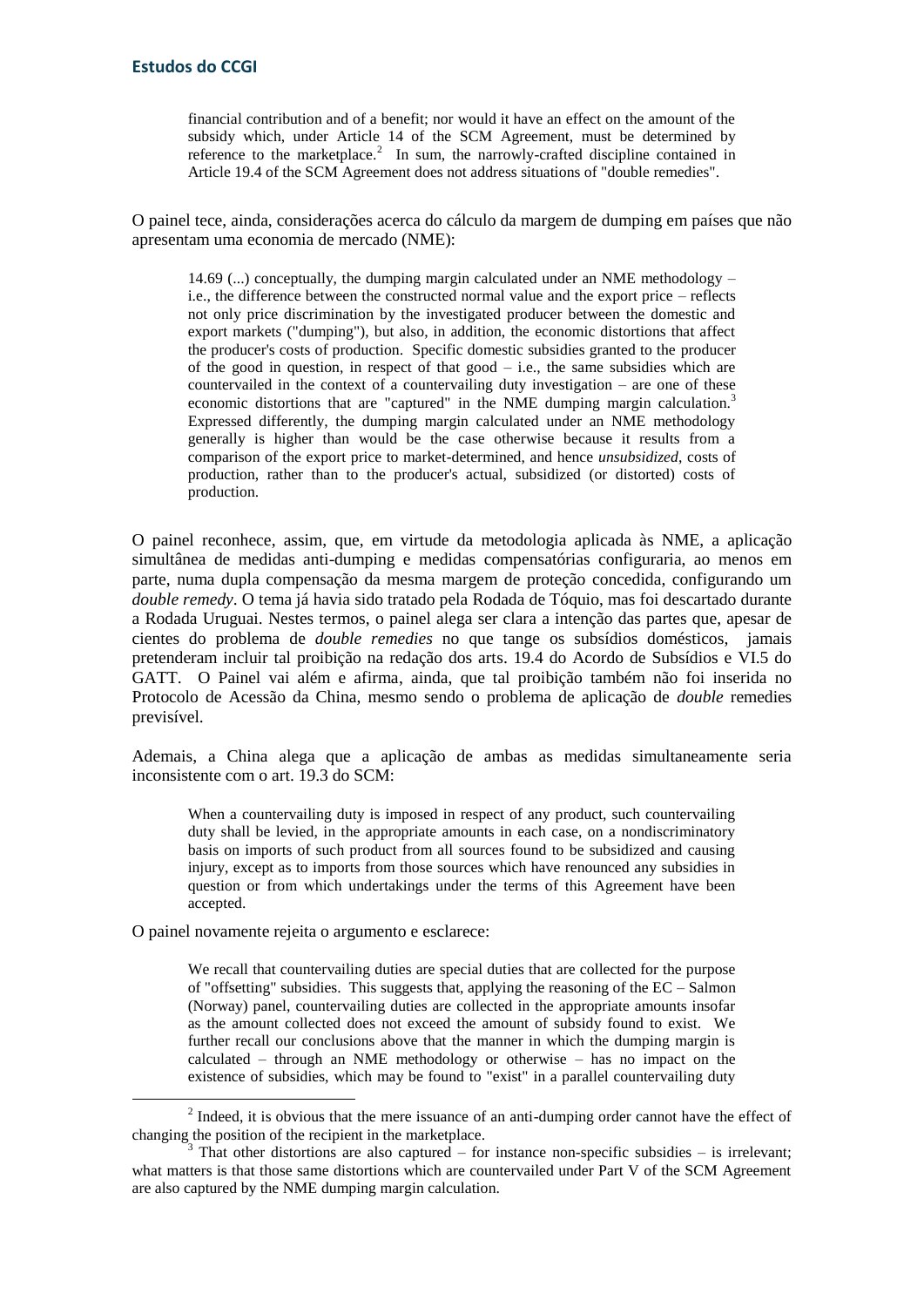investigation; and that the fact that a "double remedy" may result from the imposition of anti-dumping duties does not transform these duties into countervailing duties under the covered agreements. For these reasons, the imposition of anti-dumping duties calculated under an NME methodology has no impact on whether the amount of the concurrent countervailing duty collected is "appropriate" or not.

Finalmente, a China alegou que a aplicação de *double remedies* frustraria os objetivos do SCM, que, conforme decisão do Órgão de Apelação, seria fortalecer as disciplinas do GATT relacionadas ao uso de subsídios e medidas compensatórias. O painel rejeita o argumento:

14.122 (...) We view China's argument as implying that it is the object and purpose of the SCM Agreement to impose disciplines not only with respect to the use of countervailing duties, but also of anti-dumping duties. As explained above, we are of the view that the object and purpose of Part V of the SCM Agreement is limited to imposition of disciplines with respect to the former.

A decisão do painel no que tange a aplicação simultânea de medidas antidumping e medidas compensatórias é questionável. Parece contraditório proibir *double remedies* apenas ao caso dos subsídios ilícitos – os subsídios à exportação – enquanto os subsídios acionáveis – os subsídios domésticos – poderiam ser objeto de sanção mais severa. As medidas de defesa comercial previstas no âmbito da OMC visam garantir às partes o equilíbrio das vantagens concedidas durante as negociações. As medidas antidumping e medidas compensatórias devem ser utilizadas apenas de maneira a anular as vantagens ocasionadas pelas práticas ao comércio inconsistentes com o GATT. Esse raciocínio é confirmado pelas previsões tanto do SCM quanto do Acordo Antidumping (arts. 19.4 e 9.3, respectivamente), que estabelecem que as medidas de defesa comercial **não devem ultrapassar**, respectiva mente, as margens de subsídios e dumping constatados. Assim, tais medidas não devem ser utilizadas de maneira a causar uma punição excessiva à parte que violou o acordo, sob pena de resultar em um novo desequilíbrio em favor da parte que aplicou as contramedidas.

Ao fazer uma interpretação textual, o painel deixou de analisar o GATT e seus acordos subsidiários de maneira sistemática, desconsiderando os impactos negativos que uma interpretação restritiva do art. 19 do SCM poderia trazer à lógica do sistema de defesa comercial proposto pela OMC. Vale frisar que o Órgão de Apelação (OA) no caso *US – 1916 Act (DS136)* estabeleceu que o Acordo sobre Anti-dumping e o artigo VI do GATT têm uma **estreita** relação, definindo, inclusive, que determinar a aplicabilidade de um deles para uma medida em análise significa, implicitamente, determinar a aplicabilidade do outro para esta mesma medida.

6.92-6.94 (…) Article VI and the Anti-Dumping Agreement are part of the same treaty: the WTO Agreement. In application of the customary rules of interpretation of international law, we are bound to interpret Article VI of the GATT 1994 as part of the WTO Agreement and, pursuant to Article 31 of the Vienna Convention, the Anti-Dumping Agreement forms part of the context of Article VI. This implies that we must look at Article VI and the Anti-Dumping Agreement as part of an 'inseparable package of rights and obligations' and that Article VI should not be interpreted in a way that would deprive either Article VI or the Anti-Dumping Agreement of meaning.

O OA utilizou, então, uma interpretação sistemática dos dois instrumentos jurídicos para fazer sua análise. No presente caso o painel parece ter tomado uma rota diametralmente oposta. Finalmente, cabe apontar que a China apelou da decisão do painel, que poderá ter algumas de suas interpretações reformadas pelo Órgão de Apelação.